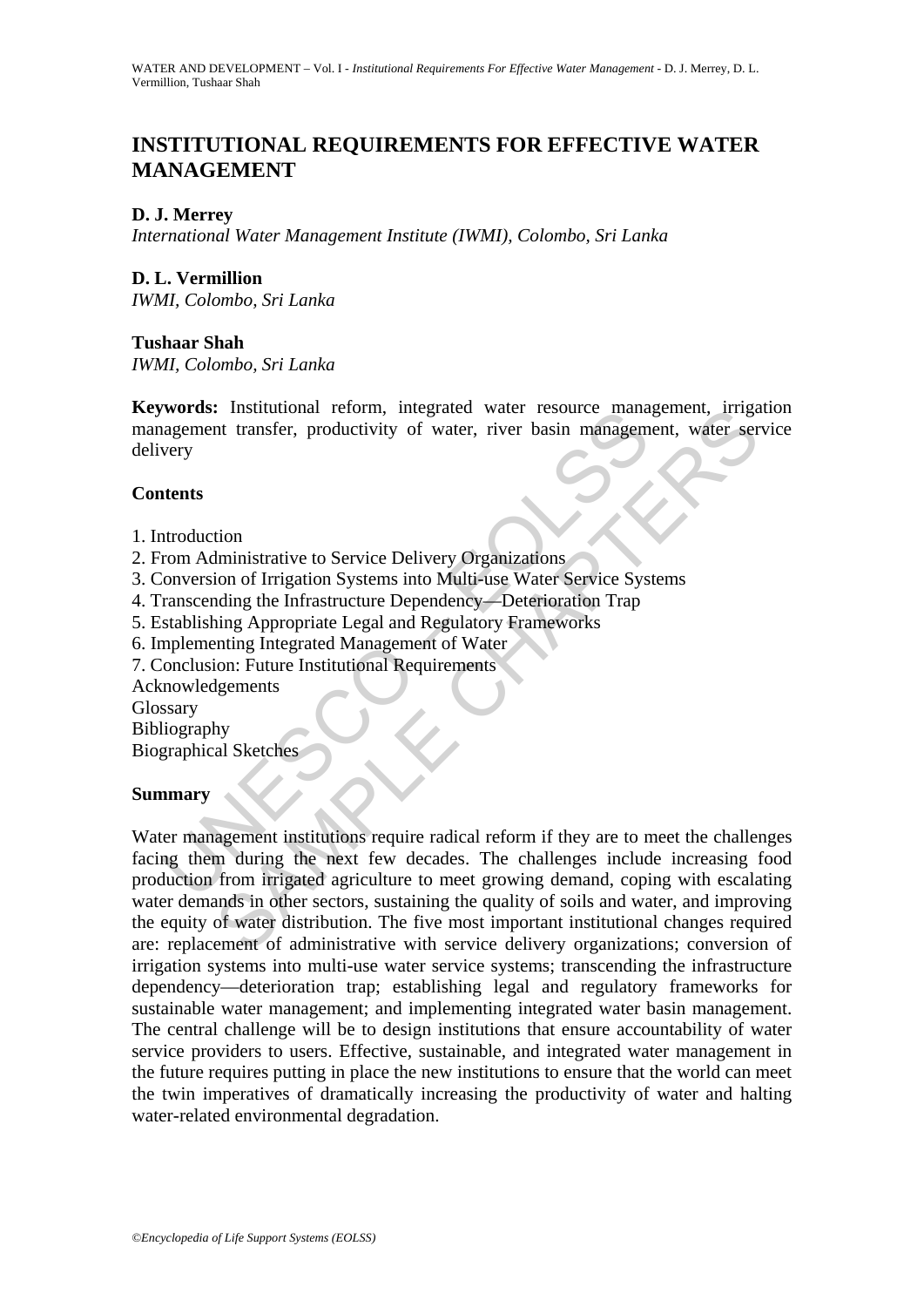## **1. Introduction**

During the first three decades of the twenty-first century, the world's population is expected to increase by approximately 90 million people per year. Most of this growth will be in developing countries. By 2025 world population will approach eight billion. The impact of this rapid population growth on demand for food will depend on the purchasing power of the poor. The International Food Policy Research Institute (IFPRI) forecasts that effective demand for foodgrains in developing countries will increase by 75 percent between 1990 and 2020, and for livestock products 155 percent.

Further, there is growing concern about the extent and rate of soil degradation and depletion of water supplies, and how this may affect the capacity to meet rising food demands. Much of the degradation is occurring in "breadbasket" irrigated agricultural areas of the world, largely due to both salinization of soils and mining of groundwater. Population growth, and with it the need for water for a variety of purposes including agriculture, industry, and domestic uses, is expected to result in a 650 percent increase in the demand for water over this time.

is of the world, largely due to both salinization of soils and miniulation growth, and with it the need for water for a variety of julidation growth, and with it the need for water for a variety of julidation equivalently, is world, largely due to both salimization of soils and mining of groundward enevorld, largely due to both salimization of soils and mining of groundward growth, and domestic uses, is expected to result in a 650 percent in In the first three decades of the twenty-first century approximately 80 percent of the additional required food supply will have to be produced on irrigated land. For example, experts predict that one-half of the increased demand for food in China in that time must come from improvements in the productivity of existing irrigation systems, much of which will depend on improved water management. In developing countries about 70 percent of accessible fresh water is used for agriculture. However, this figure is somewhat misleading in that water diverted into irrigation systems is often used for multiple uses, including aquaculture, livestock, domestic uses, small-scale rural industry, and recreation. Industrial nations use about 40 percent of freshwater supplies for industry, versus only 10 percent in developing countries. The processes of development, economic diversification, and population increases in less developed countries are creating increased demands to reallocate water away from agriculture to industry, energy, and urban uses.

The total supply of water available for human use is basically fixed. Therefore, probably the most profound challenge facing world agriculture is how to produce more food with less water. Research by the International Water Management Institute (IWMI) and others has shown that in many parts of the developing world, particularly in the Middle East, Sub-Saharan Africa, and parts of Asia, the demand for water will exceed the supply. Indeed this has already occurred in many river basins, leading to a reduction in irrigation and threatening food security.

The challenge becomes even more daunting when it is taken into account that in the most populous and poorest regions of the world, especially in Asia, groundwater is fast surpassing surface water as the principal source of irrigation as well as domestic water supply. For example, over half of India's food production is based on groundwater irrigation through over 20 million tubewells. Groundwater irrigation through private tubewells is rapidly becoming the mainstay of irrigated agriculture in Pakistan, Bangladesh, and China. Throughout the world, developed as well as developing, groundwater meets over 80 percent of urban domestic water demand. However,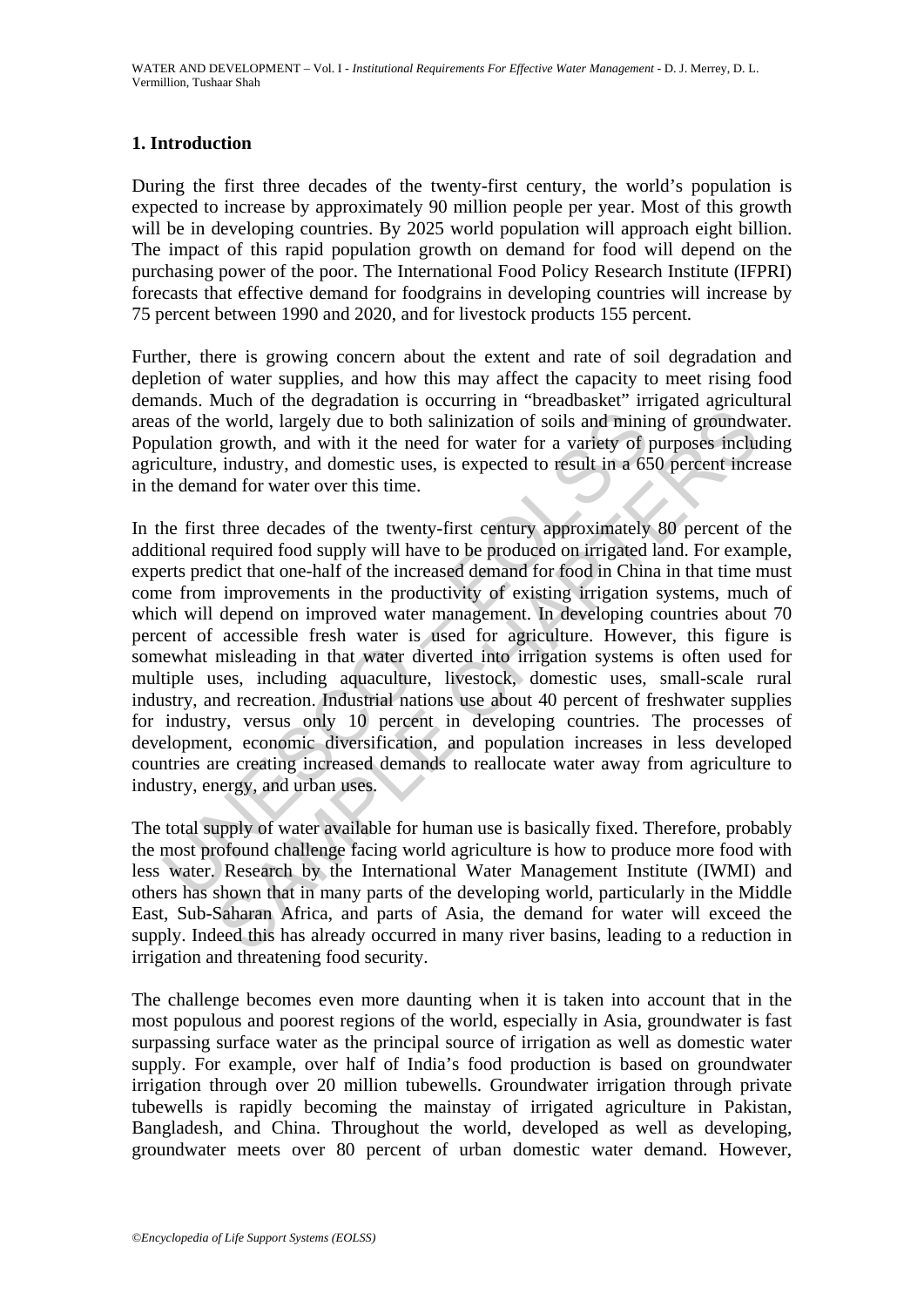WATER AND DEVELOPMENT – Vol. I - *Institutional Requirements For Effective Water Management* - D. J. Merrey, D. L. Vermillion, Tushaar Shah

compared to surface water, groundwater development suffers from a nearly total institutional void, with little systematic planning and management. The consequences of this free-for-all are becoming all too evident. Peninsular and western India, Punjab and Sindh in Pakistan, all of the North China plain, and many regions of the developed world too are over-pumping groundwater aquifers in a manner that is not sustainable for much longer.

The primary challenges in the water sector of developing countries are, and will be, how to cope with the rising competition for water between multiple kinds of users in ways which are equitable, efficient, and sustainable; and how to increase the productivity of water—getting more crop per unit of water consumed—as water becomes more scarce. These challenges are particularly daunting for developing countries with limited financial resources and weak civic institutions, because poor and disadvantaged people are likely to suffer disproportionately from scarce and polluted water supplies.

This article discusses what are believed to be the five most important changes required in the water sectors of developing countries in the twenty-first century. These are:

- (i) replacement of administrative with service delivery organizations
- (ii) conversion of irrigation systems into multi-use water service systems
- (iii) transcending the infrastructure dependency--deterioration trap
- (iv) establishing appropriate legal and regulatory frameworks, and
- (v) implementing integrated water basin management.

The consequences of not coping effectively with these challenges are dire. But coping with them effectively will require fundamental changes in the nature of water sector institutions in developing countries.

likely to suffer disproportionately from scarce and polluted water s article discusses what are believed to be the five most importance water sectors of developing countries in the twenty-first century replacement of admin of solution and political streamed and tested in political streamed and tested in the most important changes ferrectors of developing countries in the twenty-first century. These are:<br>
resectors of developing countries in The article is based largely on work done by the International Water Management Institute (IWMI), formerly known as the International Irrigation Management Institute (IIMI), and its partners over several years. The critical lesson emerging from this research is the need to broaden from a focus on irrigation systems to an integrated land and water management perspective at the river basin level.

## **2. From Administrative to Service Delivery Organizations**

It is well known that a multitude of technical solutions to problems of irrigation management have been recommended and tested in pilot projects only to be ignored, abandoned, or even sabotaged at the stage of adoption or attempted incorporation into routine management. These include such things as automated water control systems and devices, advanced information and accounting systems, scientifically elegant Operation & Maintenance manuals, remote sensing and Geographical Information Systems applications, water conserving technology, public tubewells, drainage systems, and so on. And yet, partly because of the "law of the hammer" (a phrase coined by social theorist Abraham Kaplan referring to the tendency of people trained in a particular discipline or skill to think that nearly every problem needs the solution that they are trained to provide) and a coincidence of vested interests, the technical solutions continue, unabated, to be promulgated.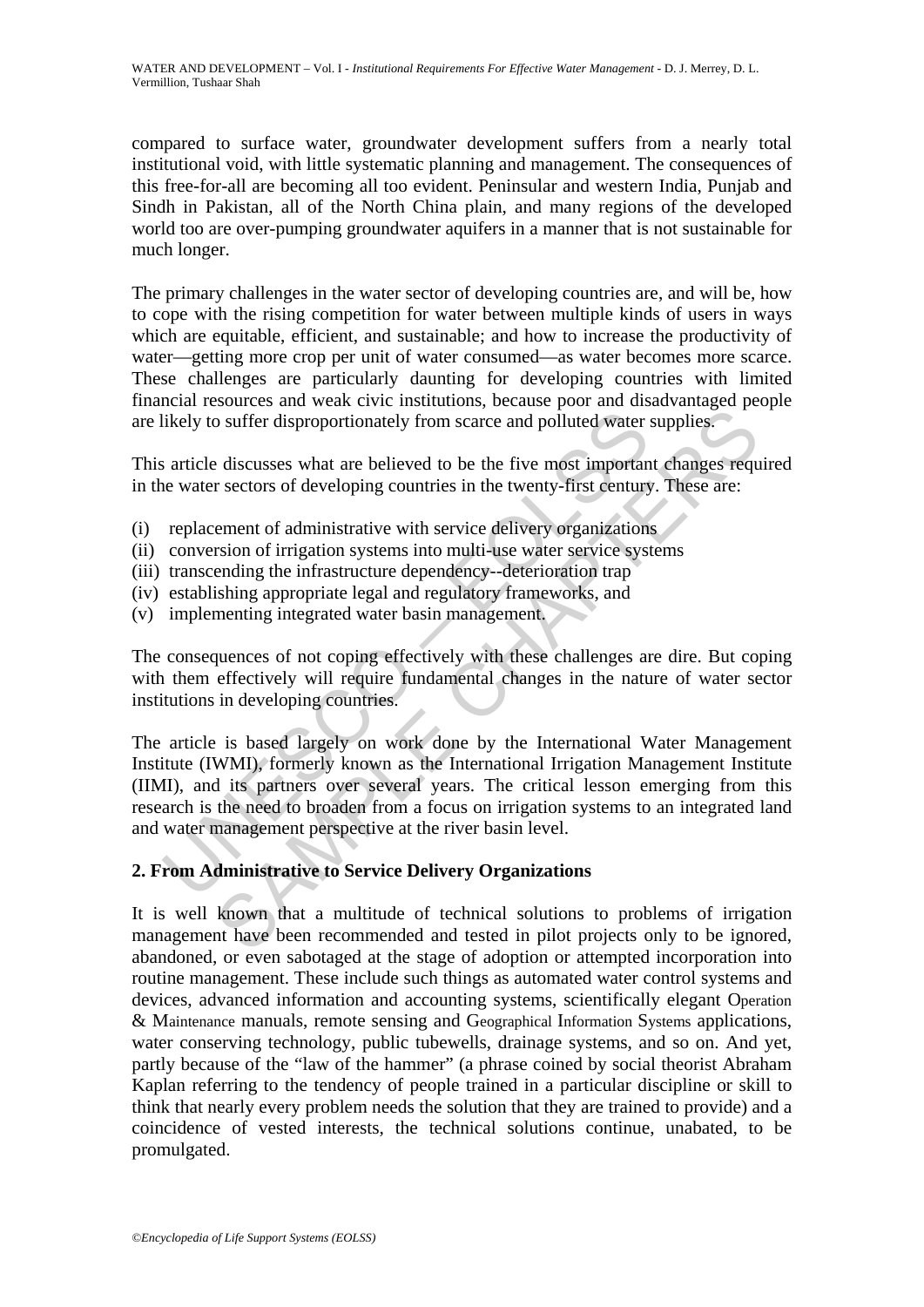One example is waterlogging and salinization in irrigated areas. Technical solutions to these problems have been known and recommended by technical experts for many years. But salinization continues to advance in many countries, especially in Pakistan, India, Iran, Iraq, and northern China. The Food and Agricultural Organization of the United Nations (FAO) has estimated that of the world's 270 million hectares of irrigated land, 20–30 million ha are severely affected by salinity while another 60–80 million ha are affected to a lesser extent. Waterlogging and salinity continue to reduce the productivity of irrigated farmland or take land out of production altogether. The process continues while recommendations about sound water delivery and application practices are ignored, investments in needed drainage infrastructure are not made, and existing drains are not maintained.

A study of salinization in a large-scale public irrigation scheme in Turkey concluded that the cause of salinization and its continuing advance is an institutional failure, not a lack of technical solutions. Existing public agencies and farmer organizations lack adequate systems of incentives, accountability, inter-organizational coordination, and internal cooperation to enable them to deal effectively with salinization.

the cause of salinization and its continuing advance is an institute of technical solutions. Existing public agencies and farmer quate systems of incentives, accountability, inter-organizational mal cooperation to enable t use of salinization and its continuing advance is an institutional failure, response to salinization and its continuing advance is an institutional failure, responsed in sections. Existing public agencies and farmer organi Another well-known example is mal-distribution of water within irrigation systems, especially between head and tail ends. This is endemic in large-scale canal irrigation systems, especially in South Asia, where hundreds of thousands of irrigable hectares fail to receive surface irrigation water because of capture of excessive amounts of water by `head enders' or politically powerful farmers. Rent-seeking, low-paid civil servants are often easily drawn into systematic patterns of misallocation. Even where there is little corruption, public agencies lack the incentive systems for field operations personnel to ensure that performance standards are met. Generally, neither the budget nor the personnel of a public bureaucracy are dependent on achievement of performance targets. Sanctions are rarely applied against farmers who violate official water distribution rules, either because such farmers are powerful, or because farmer groups or village governments are too weak to impose sanctions.

While recommendations and pilot efforts have sought to create farmer organizations and improve water control, these have generally been resisted or implemented half-heartedly by government irrigation agencies. Far more resources and efforts have been invested in improving infrastructure and technology and introducing advanced information and control systems than in creating effective farmer organizations and reforming public agencies.

There are other areas where lack of a performance-orientation in public bureaucracies and even farmer organizations has seriously undermined management performance, such as indiscriminate or deferred maintenance investment, inefficient financial management, failure to recover water charges, faulty rehabilitation and modernization projects, and so on. However, there are two challenges where performance-oriented management will be particularly important in the future. These are:

- increasing the productivity of water, and
- halting or reversing environmental degradation.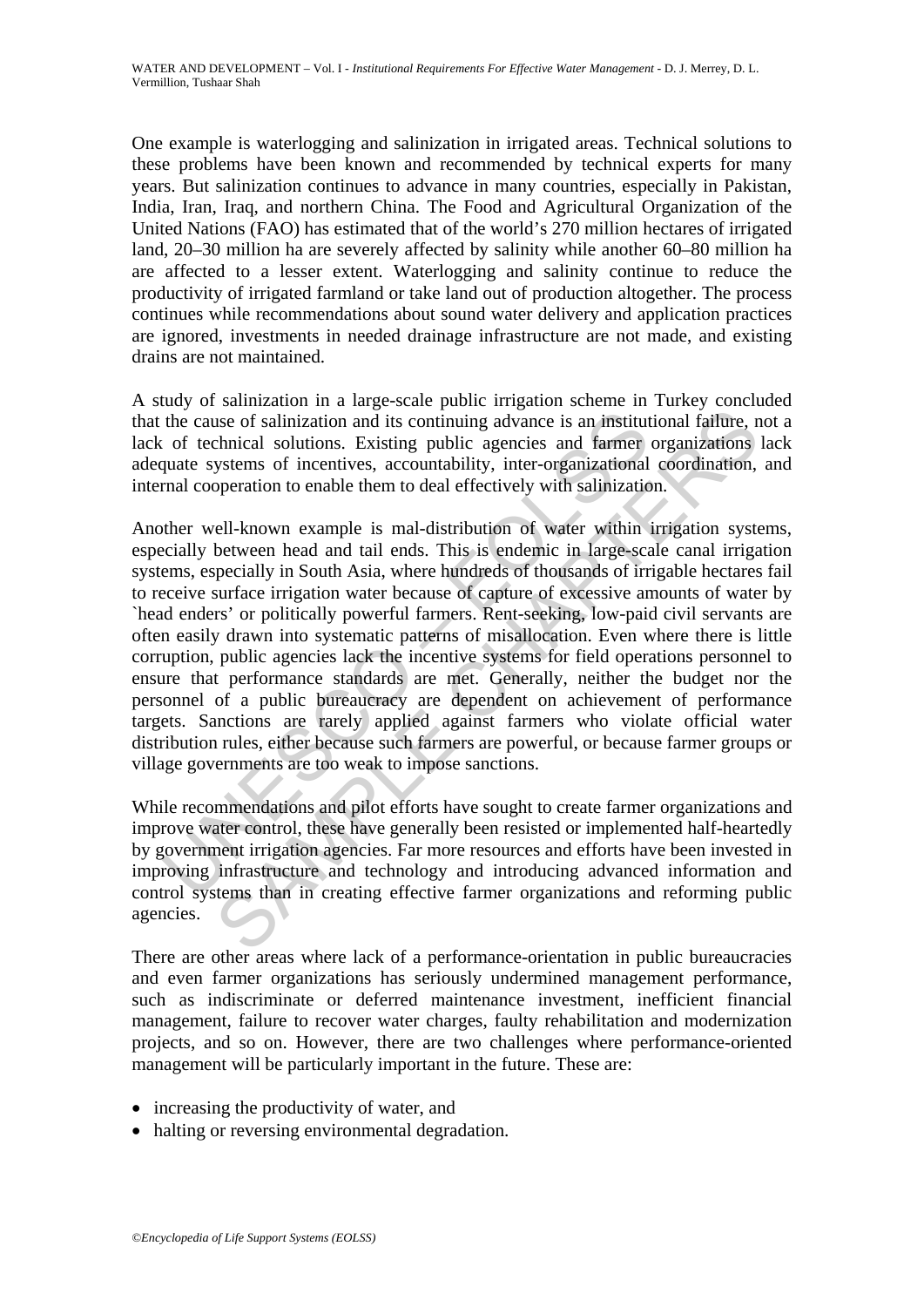Heretofore, the emphasis in agricultural development has been on improving productivity per unit of land. In the future the main constraining resource will increasingly be water, so that agricultural productivity per unit of water will be the key concern. Future irrigation organizations will have to be made accountable for how much water they deliver and how productively their customers are able to use it. They will also have to be made accountable for halting or reversing environmental degradation. Clearly, centrally-financed bureaucracies in developing countries are not generally accountable to such performance objectives. New kinds of organizations will have to emerge. The following are some of the required changes:

- (a) Water service entity budgets must become primarily dependent on delivering water in accordance with service agreements with organized bodies of water users, based on meeting the objectives of water distribution equity, water productivity, and environmental conservation;
- (b) after basic needs are met, tradable water rights should be established where feasible, to support a system of economic valuation to progressively allocate water toward higher value or more productive uses;
- (c) incentive systems for water service entity staff will be required to encourage staff to advance these objectives;
- (d) the costs of negative environmental externalities caused by irrigation systems should be accounted for and internalized in water service entity costs.

environmental conservation;<br>after basic needs are met, tradable water rights should be establist<br>to support a system of economic valuation to progressively all<br>higher value or more productive uses;<br>incentive systems for wa imental conservation;<br>
instituted conservation;<br>
internal conservation;<br>
instituted are met, tradable water rights should be established where feasure<br>
over a system of economic valuation to progressively allocate water to These features are rarely found in public agencies. Many of them are found, to some degree, in autonomous public utilities, semi-municipal irrigation districts, and mutual companies. The water and soil associations and drainage societies in Europe and Japan and irrigation and drainage districts in North America exemplify, to a great extent, the kinds of incentive and accountability arrangements needed in the future. Such arrangements would ensure that water service entities promote higher productivity of water, subject to requirements for environmental conservation. The emerging Chinese models of stock shareholding water rights, financially autonomous districts, and competitive contract management are also progressive in this sense. Strong political commitment, organizational creativity, experimentation, and cross-national learning will be needed to bring about the kind of institutional evolution which will be required.

> TO ACCESS ALL THE **19 PAGES** OF THIS CHAPTER, Visit[: http://www.eolss.net/Eolss-sampleAllChapter.aspx](https://www.eolss.net/ebooklib/sc_cart.aspx?File=E2-24M-03-05)

#### **Bibliography**

- - -

Barrow C. J. (1998). River Basin Development Planning and Management: A Critical Review. *World Development* **26**(1), 171–186. [This paper reviews the experiences with river basin organizations since the 1930s.]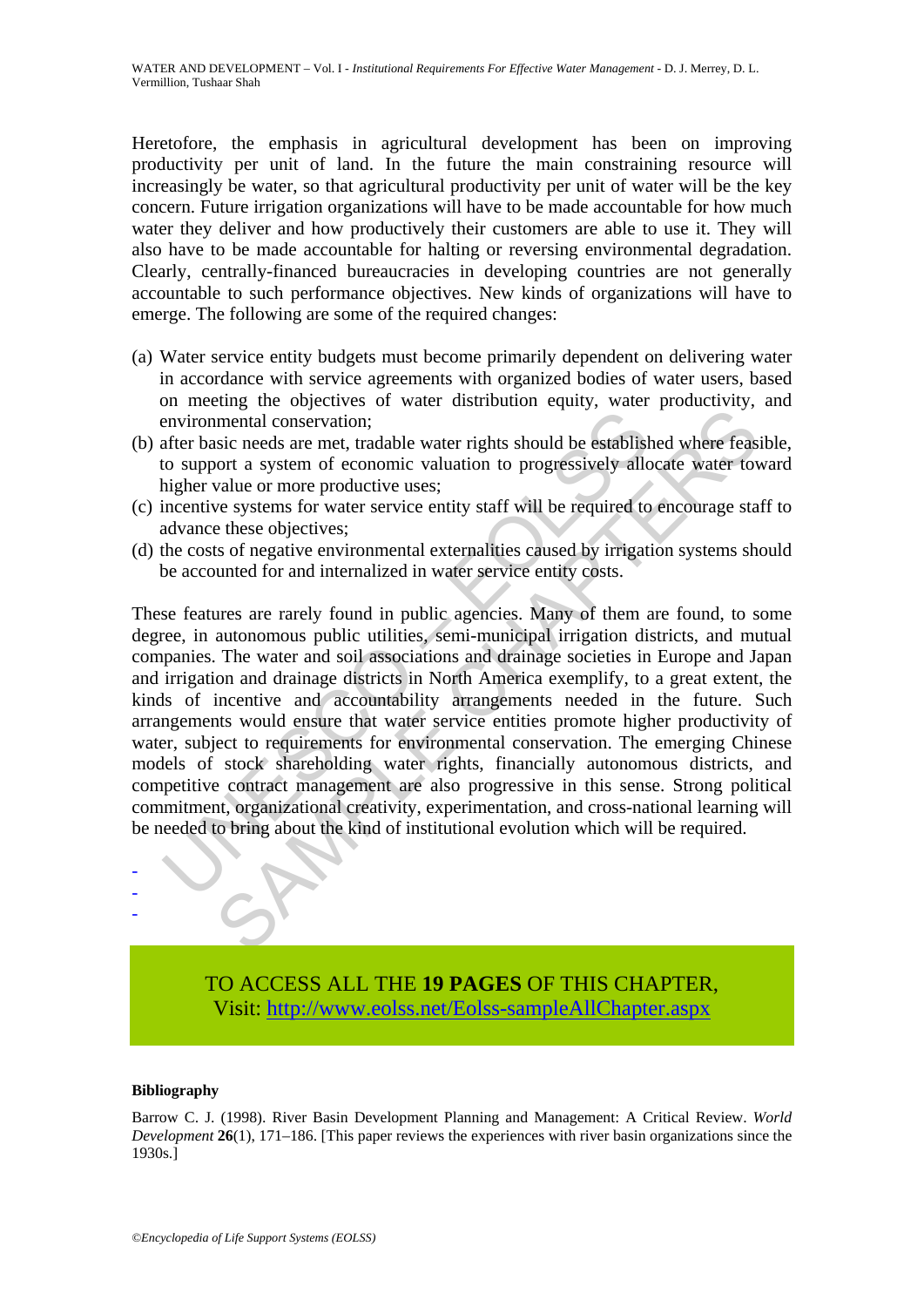International Food Policy Research Institute (IFPRI) (1995). *A 2020 Vision for Food, Agriculture, and the Environment: The Vision, Challenge, and Recommended Action*. Washington, D.C.: IFPRI. [This is a good source for food supply and demand projections.]

International Water Management Institute (IWMI) (2000). *Research Contributions to the World Water Vision*. Colombo: IWMI. [This report summarizes research on global water scarcity and ways to increase the productivity of water.]

Keller A., Keller J., and Seckler D. (1996). *Integrated Water Resource Systems: Theory and Policy Implications.* IIMI Research Report No. 3. Colombo: IIMI. [This presents the new paradigm of river basin theory.]

van Koppen B. (2000). *From Bucket to Basin: Managing River Basins to Alleviate Water Deprivation*. Colombo: IWMI. [This paper discusses the concept of 'water deprivation' and its policy implications, with a special focus on gender issues.]

Merrey D. J. (1998). Governance and Institutional Arrangements for Managing Water Resources in Egypt. In P. P. Mollinga, ed. *Water Control in Egypt's Canal Irrigation: A Discussion of Institutional Issues at Different Levels.* Liquid Gold Paper No. 3. Wageningen, Netherlands: Wageningen University and ILRI. [This analysis of Egyptian institutions contains observations generally applicable to government water institutions.]

P. Mollinga, ed. Water Control in Egypt's Canal Irrigation: A Discussion opentrical and Gold Paper No. 3. Wageningen, Netherlands: Wageningen analysis of Egyptian institutions contains observations generally applicable tur linga, ed. Water Control in Egypt's Canal Irrigation: A Discussion of Institutional Issue<br>
els. Liquid Gold Paper No. 3. Wageningen, Netherlands: Wageningen University as of Egyptian institutions contains observations gen Millington P. (1996). The Basin Management Context: The Murray-Darling Basin Experience. In W. L. Arriëns, J. Bird, J. Berkoff, and P. Mosley , eds. *Towards Effective Water Policy in the Asian and Pacific Region,* Volume 3. Manila, Philippines: Asian Development Bank. [This article provides a good overview of the Murray-Darling River Basin experience and the reasons for success.]

Perry C., Rock M., and Seckler D. (1997). *Water as an Economic Good: A Solution or a Problem?* IIMI Research Report No. 14. Colombo: IIMI. [This paper provides cogent arguments on the limitations of treating water as a pure market good.]

Scheumann W. (1997). *Managing Salinisation: Institutional Analysis of Public irrigation Systems*. Berlin: Springer. [This is an excellent institutional analysis of salinization of irrigation schemes.]

Seckler D. (1996). *The New Era of Water Resources Management: From "Dry" to "Wet" Water Savings.* Research Report 1. Colombo: IIMI. [This paper provides the rationale for focusing on water productivity in a river basin context.]

Serageldin I. (1995). Toward Sustainable Management of Water Resources. *Directions in Development Series*. Washington, D.C.: The World Bank. [This paper provides a broad overview of the water crisis facing the world in future.]

Shah T., Molden D., Sakhtivadivel R., and Seckler D. (2000). *The Global Groundwater Situation: Overview of Opportunities and Challenges*. Colombo: IWMI. [This paper discusses the challenges of, and opportunities for, sustainable management of groundwater.]

Vermillion D. L. (1997). *Impacts of Irrigation Management Transfer: A Review of the Evidence*. IIMI Research Report No. 11*.* Colombo: IIMI. [This paper provides an overview of the outcomes of irrigation management transfer based on a literature review.]

Zwarteveen M. (1997). Water: from basic need to commodity—a discussion on gender and water rights in the context of irrigation. *World Development* **25**(8), 1335–1349. [This paper provides a good discussion of gender and irrigation issues.]

#### **Biographical Sketches**

**Doug Merrey** is the Deputy Director General (Programs) at the International Water Management Institute (IWMI) whose headquarters in are in Sri Lanka. He holds a Ph.D. in Social Anthropology from the University of Pennsylvania, USA, and specializes in research on institutional and policy reform in the water resources sectors of developing countries. Dr. Merrey has been at IWMI nearly continuously since 1985, and has previously led the program on policies and institutions, and the country programs in Sri Lanka and Egypt. Currently, he is based in Pretoria, South Africa, where he is now Director for Africa.